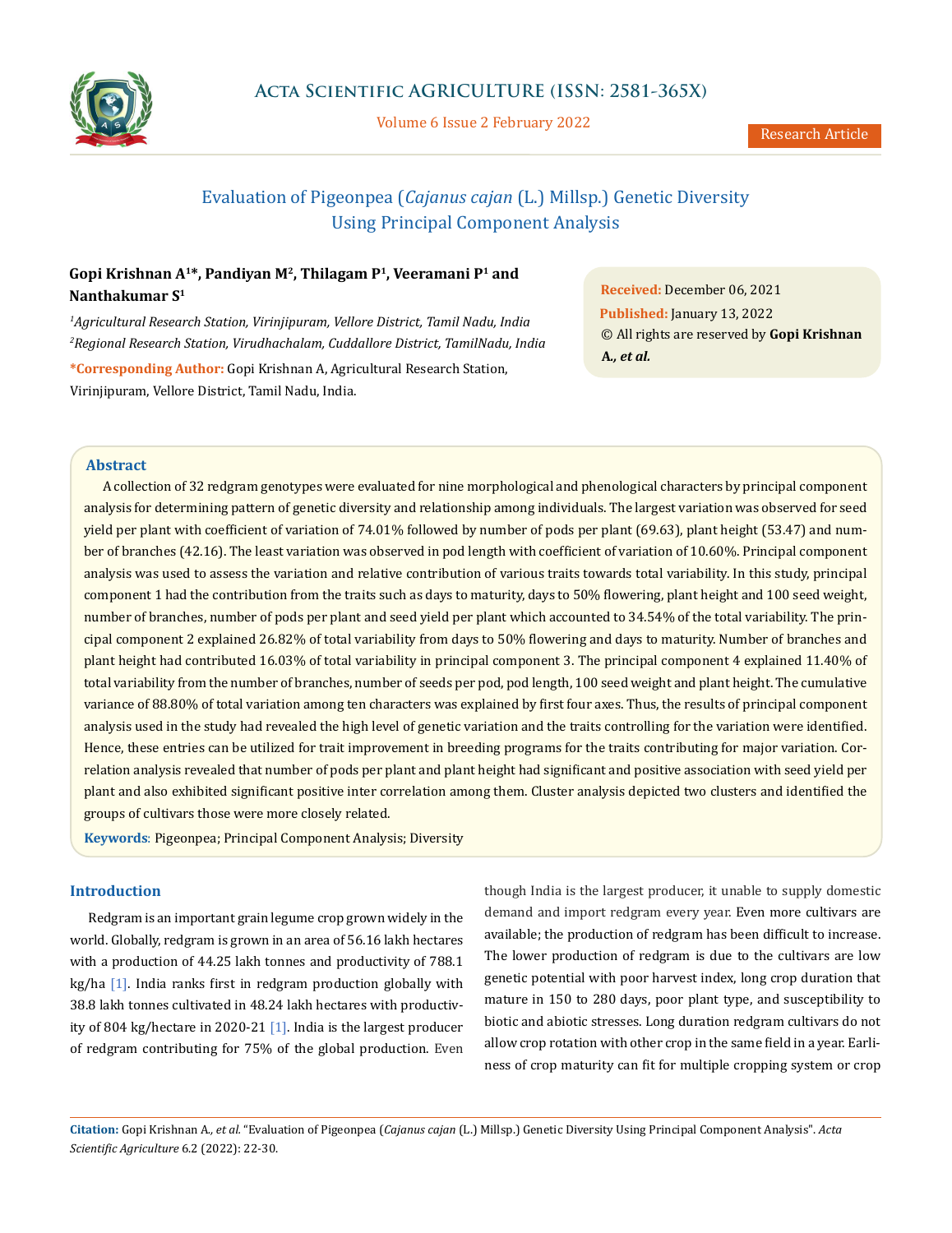rotation, escape stress (biotic and abiotic) at the end of the season and increasing the cropping efficiency of the farming system. There is large variation for days to 50% flowering in pigeon pea, ranging from less than 50 days to more than 160 days. Using this variation, we can develop a high yielding cultivar with early or extra early flowering genotypes. The present research was carried out to identify the genotypes for early flowering and maturity.

#### **Material and Methods**

Seeds of 32 entries of redgram were collected from ICRISAT, Hyderabad (Table 1) and the crop was grown during the rabi season 2014 at Agricultural Research Station, Virinjipuram which is situated at latitude of 12 5'N and longitude of 78E with sandy loam soil of pH 7.8. Each accession was raised in one row of 4 m length with 90 cm and 30 cm inter and intra row spacing respectively. Trait's observations were recorded on five representative plants per row. Recommended cultural practices were followed. The plants were evaluated for various phenological and morphological traits [2]. such as days to 50% flowering, days to maturity and morphological traits such as plant height (cm), no. of branches/plant, no. of pods/ plant, pod length (cm), no. of seeds/pod, hundred seed weight (g) and seed yield per plant (g). The data were subjected to basic statistics, correlation analysis and Principal Component Analysis (PCA) using statistical software package Statistical Tool for Agricultural Research (STAR). Clustering analysis was performed using DAR win 5.0 software.

#### **Result and Discussion**

The first order statistics measures i.e., minimum, maximum, mean, standard deviation (sd) and coefficient of variation (CV) for measured traits are presented in the (Table 2). The overall mean for days to 50% flowering for the germplasm accessions was 102.30 days with minimum and maximum of 72 and 152 days respectively. The plant height ranged from 25.90 cm to 183.40 cm with mean of 74.24. Number of branches varied from 1.60 to 8.0 with a mean of 3.92. The maximum and minimum value for the number of pods per plant is 25 and 189.80 respectively with mean value of 54.20.

| S. No. | <b>Cultivars</b>     | S. No. | <b>Cultivars</b> |  |  |
|--------|----------------------|--------|------------------|--|--|
| 1      | ICP7                 | 17     | ICP10654         |  |  |
| 2      | ICP26                | 18     | ICP11412         |  |  |
| 3      | ICP28                | 19     | ICP11418         |  |  |
| 4      | ICP2746              | 20     | ICP11419         |  |  |
| 5      | <b>ICP3046</b>       | 21     | <b>ICP11424</b>  |  |  |
| 6      | ICP6049              | 22     | ICP11432         |  |  |
| 7      | 23<br>ICP6128        |        | <b>ICP11477</b>  |  |  |
| 8      | ICP6859              | 24     | ICP11543         |  |  |
| 9      | ICP6971              | 25     | ICP11681         |  |  |
| 10     | ICP6973              | 26     | ICP13991         |  |  |
| 11     | ICP6974              | 27     | ICP14722         |  |  |
| 12     | <b>ICP7220</b><br>28 |        | ICP14974         |  |  |
| 13     | <b>ICP7260</b>       | 29     | ICP15029         |  |  |
| 14     | ICP7426              | 30     | <b>ICP15597</b>  |  |  |
| 15     | ICP7803              | 31     | <b>ICP15598</b>  |  |  |
| 16     | <b>ICP8860</b>       | 32     | ICP15599         |  |  |

**Table 1:** Redgram germplasm collected for diversity analysis.

The mean value for pod length is 3.79 cm and showed minimum of 2.70 cm and maximum of 4.70 cm. Number of seeds per pod showed mean value of 3.46 with minimum value of 2.20 and maximum of 4.30. 100 seed weight had recorded maximum of 11.00 g and lowest of 6.2g with mean of 8.36g in 32 collected entries. Days to maturity had observed with as early as of 120 days and as late as of 182 days after sowing with mean of 150.84 days. The seed yield per plant showed a wide range of 5.0 g to 53.10 g with a mean of 15.68 g. The largest variation was observed for seed yield per plant with CV of 74.01 followed by number of pods per plant (69.63), plant height (53.47), number of branches (42.16), days to 50% flowering (18.24). Pod length has shown the least variation with CV of 10.60. The plant height was recorded with the highest deviation from the population mean (39.70) while other attribute traits such as number of pods per plant (37.74), days to 50% flowering (18.61), days to maturity (16.62), and seed yield per plant (11.61) also deviated considerably from the mean.

| <b>Traits</b>         | <b>Minimum</b> | <b>Maximum</b> | <b>Mean</b> | <b>Std Dev</b> | CV(%) | <b>Skewness</b> | <b>Kurtosis</b> |
|-----------------------|----------------|----------------|-------------|----------------|-------|-----------------|-----------------|
| DFF                   | 72.00          | 152.00         | 102.30      | 18.61          | 18.24 | 0.42            | 0.12            |
| DM                    | 120.00         | 182.00         | 150.84      | 16.62          | 11.02 | $-0.25$         | $-0.73$         |
| Plant height          | 25.90          | 183.40         | 74.24       | 39.70          | 53.47 | 0.81            | 0.05            |
| No. of Branches       | 1.60           | 8.00           | 3.92        | 1.65           | 42.16 | 1.15            | 0.68            |
| No. of pods per plant | 25.00          | 189.80         | 54.20       | 37.74          | 69.63 | 2.33            | 5.63            |

**Citation:** Gopi Krishnan A*., et al.* "Evaluation of Pigeonpea (*Cajanus cajan* (L.) Millsp.) Genetic Diversity Using Principal Component Analysis". *Acta Scientific Agriculture* 6.2 (2022): 22-30.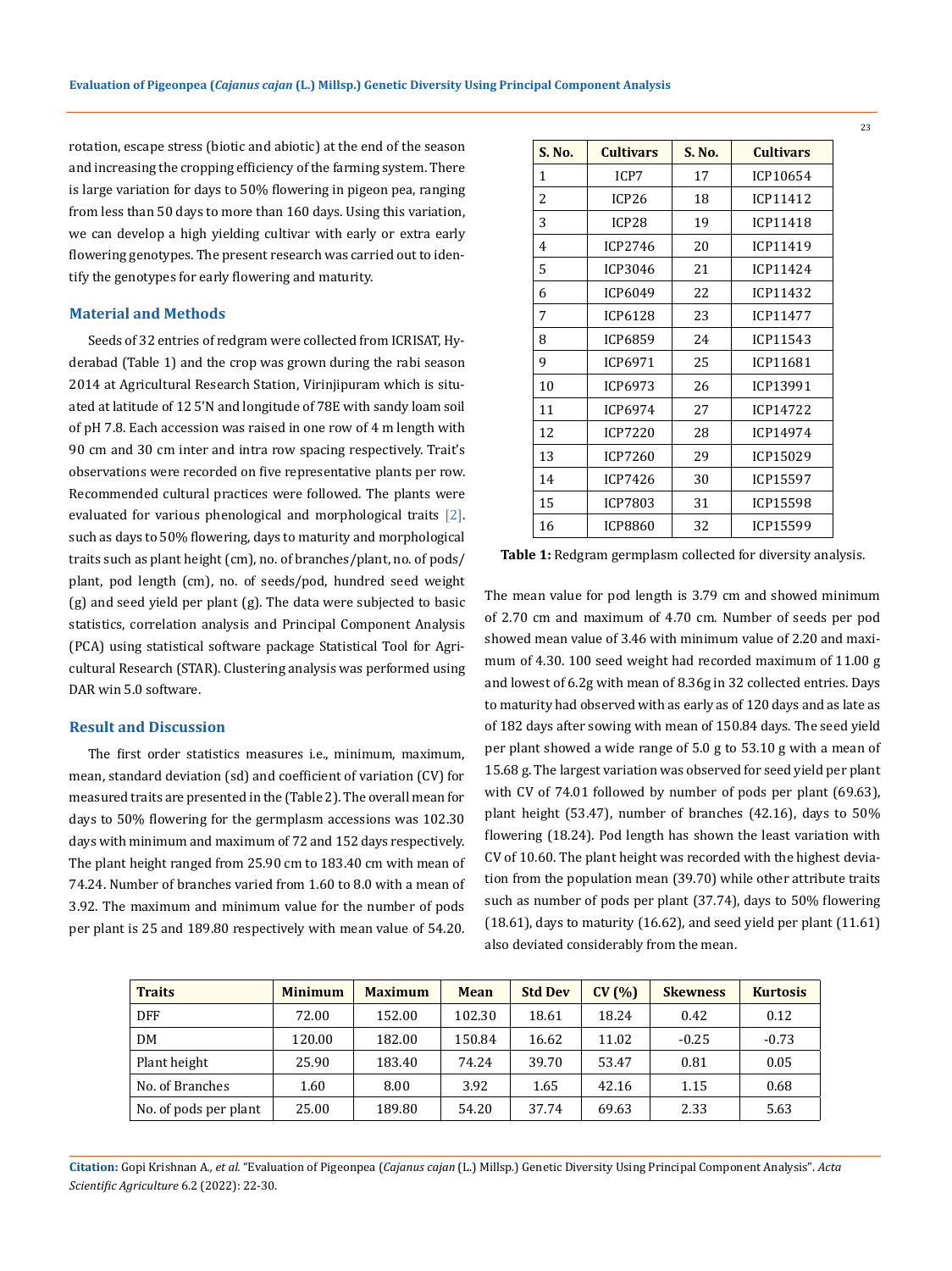| Pod length           | 2.70 | 4.70  | 3.79  | 0.40  | 10.60 | $-0.46$ | 0.95 |
|----------------------|------|-------|-------|-------|-------|---------|------|
| No. of seeds per pod | 2.20 | 4.30  | 3.46  | 0.56  | 16.33 | $-0.81$ | 0.21 |
| 100 seed weight      | 6.20 | 11.00 | 8.36  | 1.10  | 13.21 | $-0.03$ | 0.13 |
| Seed yield per plant | 5.00 | 53.10 | 15.68 | 11.61 | 74.01 | 2.28    | 5.23 |

**Table 2:** Descriptive statistics based on 32 accession of redgram.

DFF: Days to 50% Flowering; DM: Days to Maturity; PH: Plant Height; NB: Number of Branches; NPP: Number of Pods Per Plant; PL: Pod Length, NSP: Number of Seeds Per Pod; 100 SW: 100 Seed Weight; SYP: Seed Yield Per Plant.

Study of skewness explains degree of departure from the normal distribution and provides information about nature of gene action that controls a trait. Kurtosis gives details about flatness or peakedness of a distribution and it estimates number of genes controlling a trait  $[3]$ . When the frequency distribution is asymmetrical, the distribution is known as skewed and it indicates the trait is controlled by non-additive gene action and may be influenced by environmental variables. The traits showing skewed distribution indicates mostly dominant gene action and positively skewed specify complementary gene interaction and negatively skewed denote duplicate gene interaction. Frequency distribution for different traits on 32 collected redgram accessions revealed different patterns of distribution as shown on (Figure 1). None of the traits had shown normal distribution. The traits such as days to 50% flowering, plant height, number of branches, number of pods per plant and seed yield per plant were positively skewed indicates complementary gene interaction. Negative skewness was observed for days to maturity, pod length, number of seeds per pod and 100 seed weight shows duplicate gene interaction.







**Citation:** Gopi Krishnan A*., et al.* "Evaluation of Pigeonpea (*Cajanus cajan* (L.) Millsp.) Genetic Diversity Using Principal Component Analysis". *Acta Scientific Agriculture* 6.2 (2022): 22-30.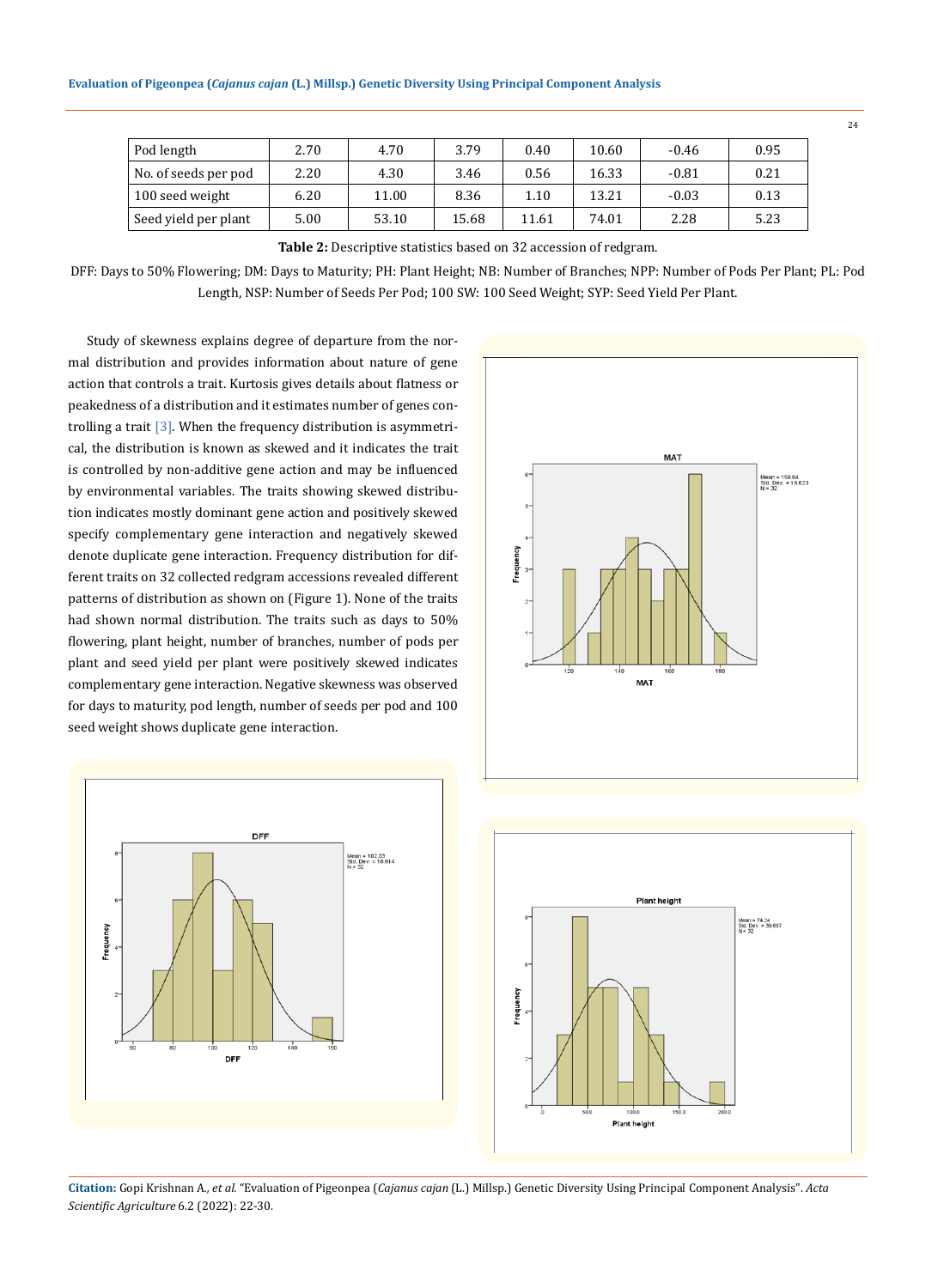

 $100.0$ 

No. of Pods per plant

 $1500$ 

 $500$ 

 $\frac{1}{2000}$ 



**Citation:** Gopi Krishnan A*., et al.* "Evaluation of Pigeonpea (*Cajanus cajan* (L.) Millsp.) Genetic Diversity Using Principal Component Analysis". *Acta Scientific Agriculture* 6.2 (2022): 22-30.

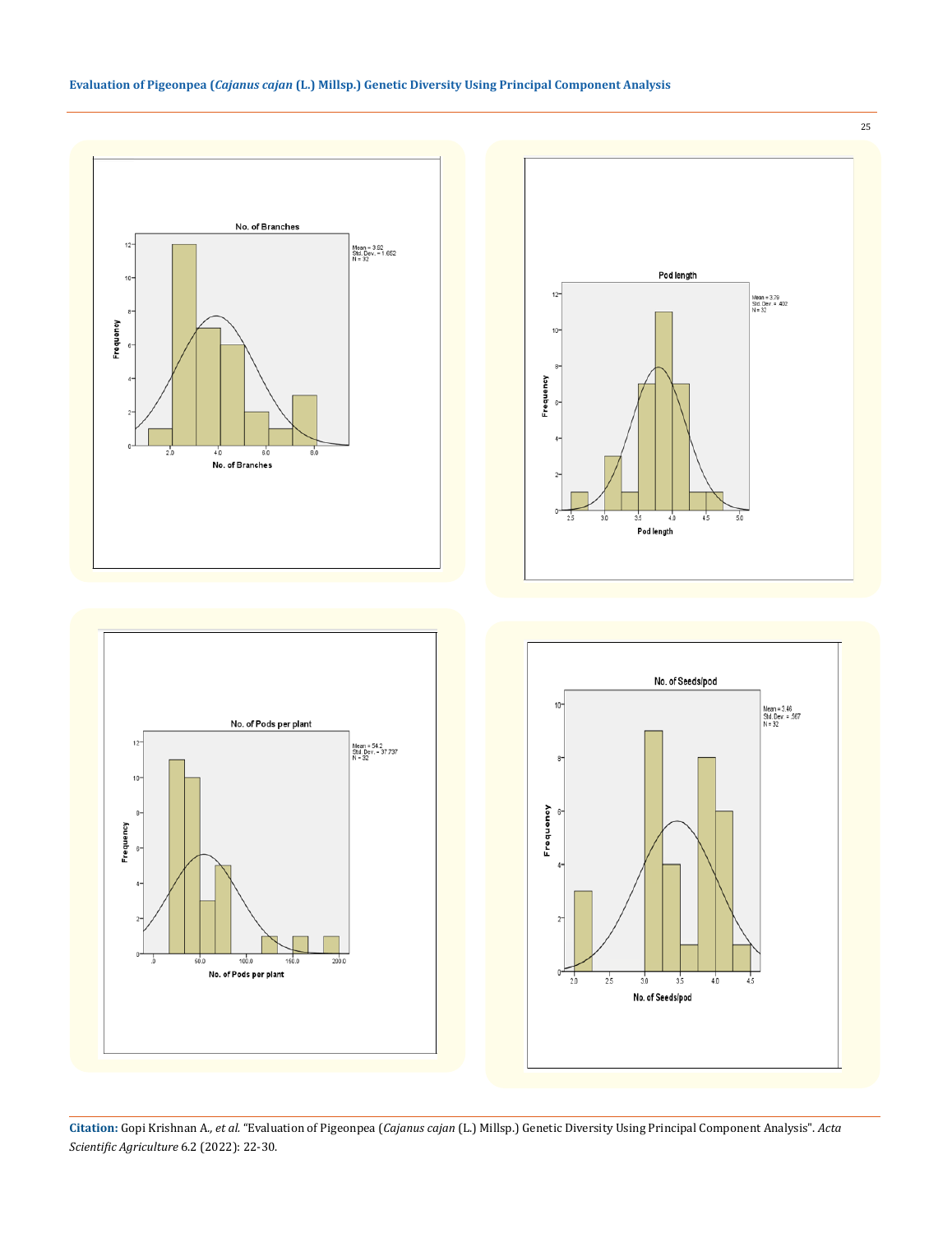

The positive values of kurtosis indicated leptokurtic curve and negative kurtosis indicated platykurtic curve. Negative kurtosis denotes absence of gene interaction while positive kurtosis indicates presence of gene interaction. The traits with leptokurtic distribution are controlled by few numbers of genes while platykurtic distributions are controlled by many numbers of genes. The traits such as days to 50% flowering, plant height, number of branches, number of pods per plant, pod length, number of seeds per pod, 100 seed weight and seed yield per plant were leptokurtic while, days to maturity were platykurtic.

#### **Principal component analysis**

Principal component analysis was used to know the genetic diversity of collected redgram entries and to measure contribution of each component to the total variance. Total variation in each principal axis was determined by number of variables. Principal component analysis measures the importance and contribution of each component to total variance. It can be used for measurement of independent impact of a particular trait to the total variance whereas



**Figure 1:** Frequency distribution of different quantitative traits. For trait description please see Table 1.

**Citation:** Gopi Krishnan A*., et al.* "Evaluation of Pigeonpea (*Cajanus cajan* (L.) Millsp.) Genetic Diversity Using Principal Component Analysis". *Acta Scientific Agriculture* 6.2 (2022): 22-30.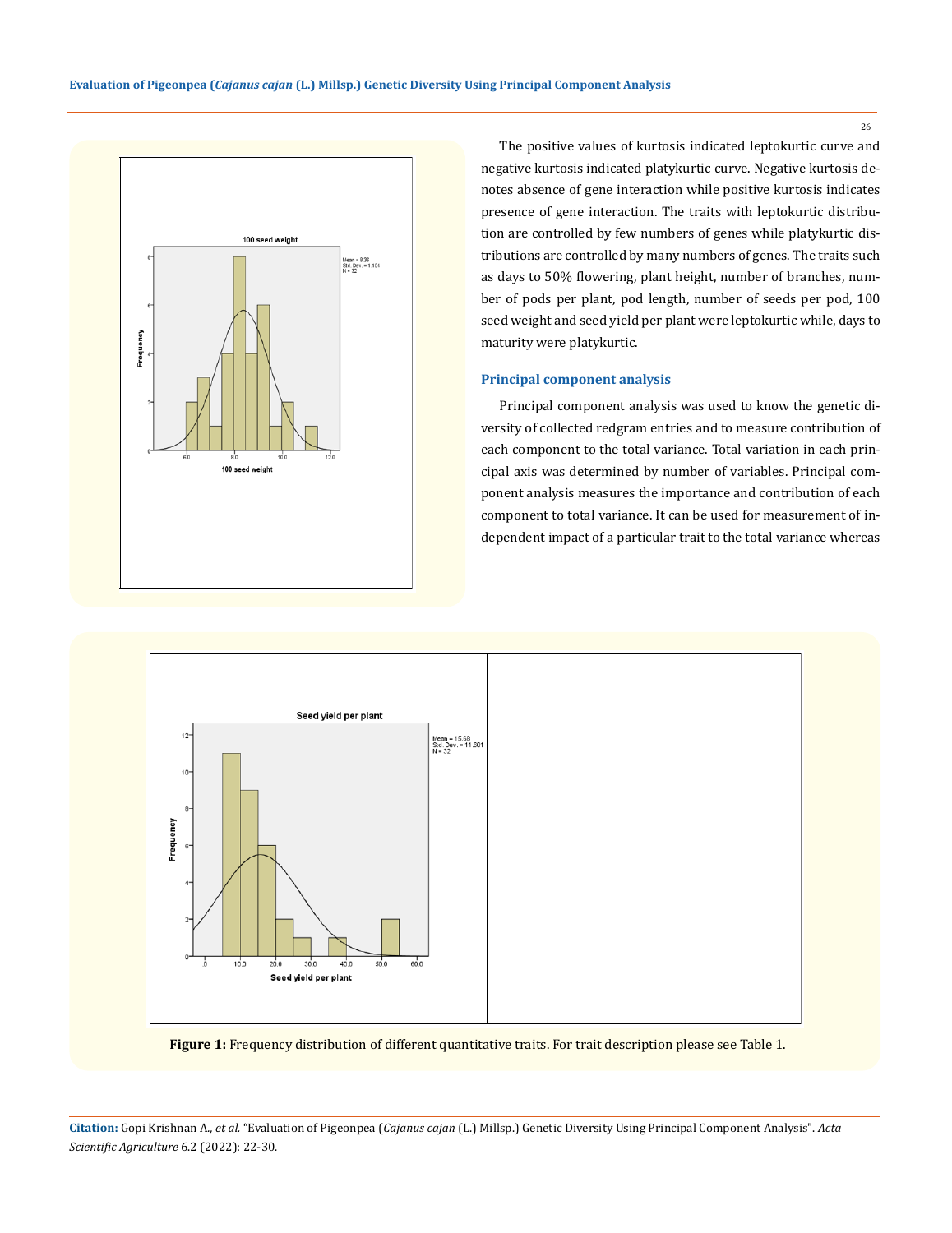each coefficient of proper vectors indicates the degree of contribution of every original variables with which each principal component is associated. The higher the coefficients, regardless of the sign, the more effective they will be in discriminating between accessions. The four principal components with cumulative variance of 88.80% was extracted which gives the clear idea of structure underlying the variables analyzed. Similar results were observed by Thanga<sup>[4]</sup>.

In the current study PCA has extracted four principal components with eigen value more than 1.0 and expressed cumulative variance of 88.80% (Table 3). The first principal component is the largest contributor to the total variation (34.54%) in the population followed by component two (26.82%) component three (16.03%) and four (11.40%). PCA can be used to assess the independent impact of a specific trait to the total variance for each component. All the collected redgram entries were widely scattered across different quarters (Figure 2).

| Principal<br><b>Components</b> | <b>PC1</b> | <b>PC2</b> | <b>PC3</b> | <b>PC4</b> |
|--------------------------------|------------|------------|------------|------------|
| EigenValues                    | 3.11       | 2.41       | 1.44       | 1.03       |
| % of Variance                  | 34.54      | 26.82      | 16.03      | 11.40      |
| Cumulative %                   | 34.54      | 61.36      | 77.39      | 88.80      |
| Component<br>matrix            |            |            |            |            |
| DFF                            | 0.44       | 0.21       | $-0.40$    | 0.06       |
| <b>MAT</b>                     | 0.47       | 0.17       | $-0.35$    | 0.04       |
| Plant height                   | 0.38       | $-0.33$    | 0.19       | 0.26       |
| No.of Branches                 | 0.15       | $-0.20$    | 0.50       | 0.61       |
| No of Pods per<br>plant        | 0.08       | $-0.58$    | $-0.07$    | $-0.37$    |
| Pod length                     | $-0.36$    | $-0.23$    | $-0.39$    | 0.38       |
| No.of Seeds per<br>pod         | $-0.38$    | $-0.08$    | $-0.42$    | 0.40       |
| 100 seed weight                | 0.37       | $-0.13$    | $-0.26$    | 0.26       |
| Seed yield per<br>plant        | 0.05       | $-0.61$    | $-0.18$    | $-0.22$    |

| <b>Table 3:</b> Eigen value and percent of total variation and component |
|--------------------------------------------------------------------------|
| matrix for the principal components.                                     |



**Figure 2:** Scree plot depicting Eigen value variation for 9 principal components.

Principal Component 1 has 34.54% of the total variability contributed from days to 50% flowering (0.44), days to maturity (0.47), plant height (0.38), pod length (-0.36), number of seeds per pod (-0.38), 100 seed weight (0.37).

The Principal Component 2 is related days to 50% flowering (0.21), plant height (0.33), number of branches (-0.20), number of pods per plant (-0.58), pod length (-0.23) and Seed yield per plant (-0.61) that explained 26.82% of total variability.

The Principal Component 3 has 16.03% of the total variability contributed from days to 50% flowering (-0.40), days to maturity (-0.35), number of branches (0.50), Pod length (-0.39), Number of Seeds per pod (-0.42) and 100 seed weight (-0.26).

Similarly plant height (0.26), number of branches (0.61), number of pods per plant (-0.37), Pod length (0.38), Number of Seeds per pod (0.40), 100 seed weight (0.26) and Seed yield per plant (-0.22) had contributed for the total variance of 11.40% from Principal Component 4. Manyasa., *et al*. [5] reported a cumulative variance of 76.9% of total variation among 12 characters as explained by the first five axes in a genetic diversity analysis in pigeonpea.

#### **Biplot analysis**

The biplot can be utilized to think about the associations between traits and trait outline of the genotype. The cosine of the

**Citation:** Gopi Krishnan A*., et al.* "Evaluation of Pigeonpea (*Cajanus cajan* (L.) Millsp.) Genetic Diversity Using Principal Component Analysis". *Acta Scientific Agriculture* 6.2 (2022): 22-30.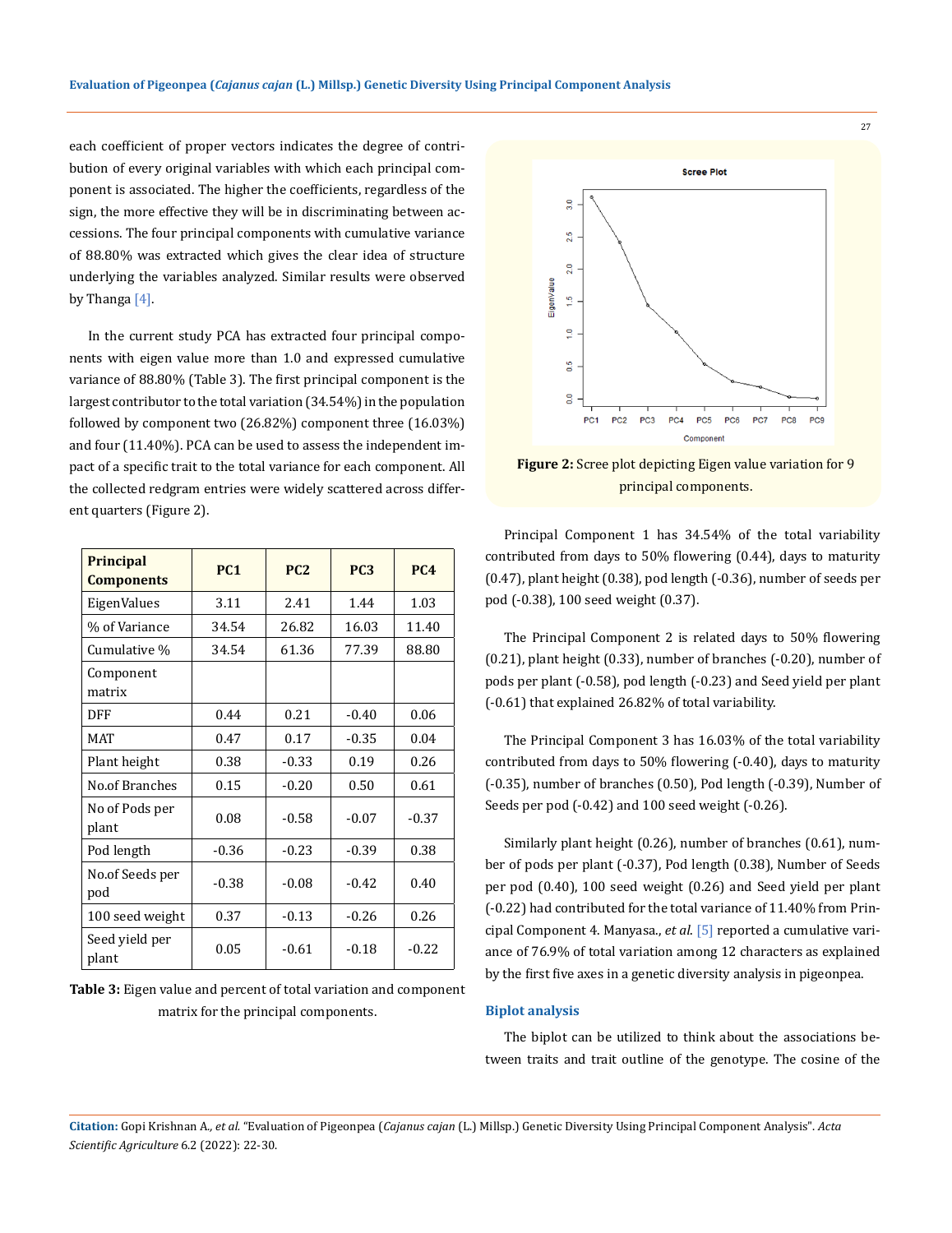|  | Evaluation of Pigeonpea (Cajanus cajan (L.) Millsp.) Genetic Diversity Using Principal Component Analysis |  |  |  |  |  |
|--|-----------------------------------------------------------------------------------------------------------|--|--|--|--|--|
|--|-----------------------------------------------------------------------------------------------------------|--|--|--|--|--|

| <b>Principal</b><br><b>Components</b> | <b>PC1</b> | <b>PC2</b> | <b>PC3</b> | <b>PC4</b> |
|---------------------------------------|------------|------------|------------|------------|
| EigenValues                           | 3.11       | 2.41       | 1.44       | 1.03       |
| % of Variance                         | 34.54      | 26.82      | 16.03      | 11.40      |
| Cumulative %                          | 34.54      | 61.36      | 77.39      | 88.80      |
| Component matrix                      |            |            |            |            |
| DFF                                   | 0.44       | 0.21       | $-0.40$    | 0.06       |
| MAT                                   | 0.47       | 0.17       | $-0.35$    | 0.04       |
| Plant height                          | 0.38       | $-0.33$    | 0.19       | 0.26       |
| No.of Branches                        | 0.15       | $-0.20$    | 0.50       | 0.61       |
| No of Pods per plant                  | 0.08       | $-0.58$    | $-0.07$    | $-0.37$    |
| Pod length                            | $-0.36$    | $-0.23$    | $-0.39$    | 0.38       |
| No.of Seeds per pod                   | $-0.38$    | $-0.08$    | $-0.42$    | 0.40       |
| 100 seed weight                       | 0.37       | $-0.13$    | $-0.26$    | 0.26       |
| Seed yield per plant                  | 0.05       | $-0.61$    | $-0.18$    | $-0.22$    |

#### **Table a**

angle between the traits explains the correlation between the traits [6,7]. If the angle between the traits is less than  $90^\circ$  indicates the positive correlation between them, if the angle is greater than 90° indicates negative correlation and when angle is of 90° indicates zero correlation. The biplot ordination indicated positive associations of days to 50% flowering, days to maturity, plant height and 100 seed weight having obtuse angle among them. Likewise, plant height, number of branches, number of pods per plant and seed yield per plant showed positive association and having obtuse angle among them. Days to 50% flowering and days to maturity having obtuse angle with number of pods per plant, pod length, number of seeds per pod and seed yield per plant traits indicated negative association with these traits.

The angle between a genotype and a trait indicates the relative level of genotype for the traits. Thus less than 90° (acute angle) indicates that the genotype is above average for the trait; more than 90° (obtuse angle) indicates that the genotype is below average for the trait; and 90° (right angle) indicates that the genotype is average for the trait. A vector drawn from origin to each trait (i.e.) the length distance indicates the amount of variation for the trait  $[6,8]$ . Higher the length represents more variation and lower the length indicates less variation. In this study days to 50% flowering, days



28

**Figure 3:** Distribution of cultivars across two components.

to maturity, plant height, number of pods per plant and seed yield per plant were well represented with high amount of variability (Figure 3).

#### **Correlation analysis**

Number of pods per plant had highly significant and positive association with seed yield per plant and plant height had significant and positive association with seed yield per plant. Number of pods per plant and height exhibited significant positive inter correlation among themselves (Table 4). Therefore, selection of any one of the characters would simultaneously bring improvement in the associated character and finally in the yield. Days to 50% flowering had a highly significant positive association with days to maturity revealing the considerable commonness in the expression of genes responsible for these traits. Days to 50% flowering and days to maturity had negative association with number of branches, number of pods per plant, pod length, number of seeds per pod and seed yield per plant. Pod length had highly significant positive association with number of seeds per pod.

| <b>Traits</b> | <b>MAT</b> | <b>Plant</b><br>height | No. of<br><b>Branches</b> | <b>No. of Pods</b><br>per plant | Pod<br>length        | No. of<br>Seeds/pod | 100 seed<br>weight | <b>Seed vield</b><br>per plant |
|---------------|------------|------------------------|---------------------------|---------------------------------|----------------------|---------------------|--------------------|--------------------------------|
| DFF           | $.973**$   | .261                   | $-.101$                   | $-138$                          | $-348$               | $-282$              | $.472$ **          | $-124$                         |
| <b>MAT</b>    |            | .318                   | $-0.039$                  | $-0.69$                         | $-.392$ <sup>*</sup> | $-335$              | .488**             | $-.069$                        |

**Citation:** Gopi Krishnan A*., et al.* "Evaluation of Pigeonpea (*Cajanus cajan* (L.) Millsp.) Genetic Diversity Using Principal Component Analysis". *Acta Scientific Agriculture* 6.2 (2022): 22-30.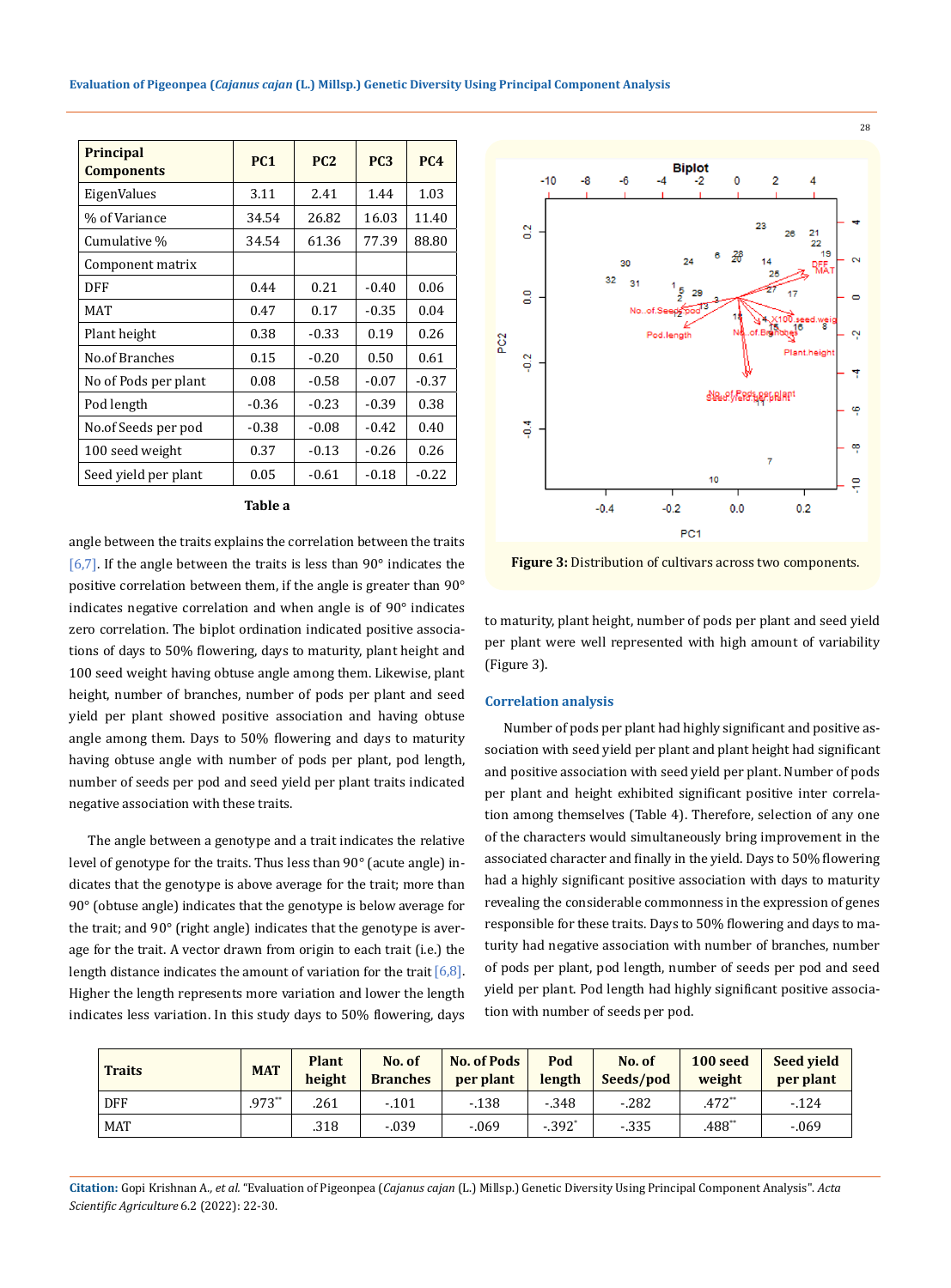| Plant height          |  | $.552**$ | $.415*$ | $-252$   | $-347$   | $.465**$ | $.415*$  |
|-----------------------|--|----------|---------|----------|----------|----------|----------|
| No. of Branches       |  |          | .081    | $-0.086$ | $-188$   | .129     | .076     |
| No. of Pods per plant |  |          |         | .136     | $-.074$  | .136     | $.969**$ |
| Pod length            |  |          |         |          | $.762**$ | $-115$   | .301     |
| No. of Seeds/pod      |  |          |         |          |          | $-231$   | .081     |
| 100 seed weight       |  |          |         |          |          |          | .244     |

**Table 4:** Pearson's correlation coefficients among agronomic characteristics and yield parameters of evaluated redgram accessions. \*, \*\* Significant levels at 5% and 1% probability respectively.

The cluster analysis was done using DARwin 5 software. The dendogram drawn out of UPGMA depicted two broad clusters contains 29 genotypes in one cluster and other 3 genotypes in second cluster. Cluster analysis identified the groups of cultivars those were more closely related. Cluster A is again sub cluster into two a1 and b1of which a1 had 18 genotypes. Sub cluster b1 had 11 genotypes. Major cluster B had no sub cluster and had three genotypes ICP6973, ICP6128, ICP6974 representing high number of pods per plant. In B1 subgroup the genotypes representing the very early flowering ICP15029, ICP15599, ICP15597 and ICP15598 grouped close to each other (Figure 4). Bhavana., *et al*. [9] grouped the 17 genotypes of pigeon pea into two main clusters.



Figure 4: Grouping of cultivar based on clustering upon agronomic characteristics and yield parameters of evaluated redgram accessions.

**Citation:** Gopi Krishnan A*., et al.* "Evaluation of Pigeonpea (*Cajanus cajan* (L.) Millsp.) Genetic Diversity Using Principal Component Analysis". *Acta Scientific Agriculture* 6.2 (2022): 22-30.